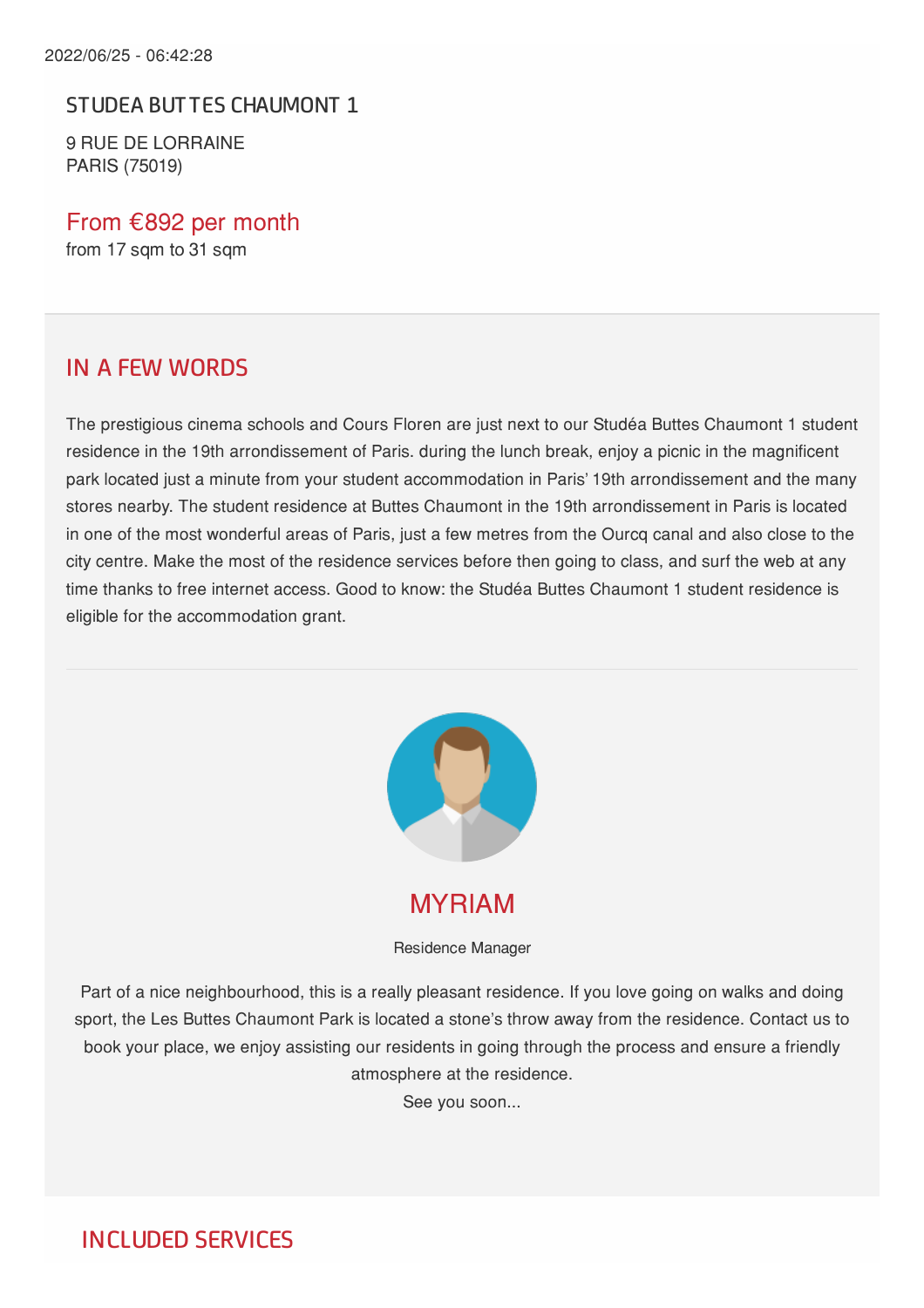

# À LA CARTE SERVICES



Breakfast

Household service

Car Park

### MAP OF THE AREA

| <b>Commerces</b> | Très nombreux |
|------------------|---------------|
| Vie nocturne     | Très animée   |

**Transports**

Très bien desservi

## SCHOOLS WITHIN 3KM RANGE

**Ecole des Hautes Etudes Internationales et Politiques - autreetablissement -dusuperieur** at -1 m

**Ecole d'ingénieurs généraliste ECAM-EPMI Cergy - Pontoise ecole-d-ingenieurs** at -1 m

**ESPÉ - École supérieure du professorat et de**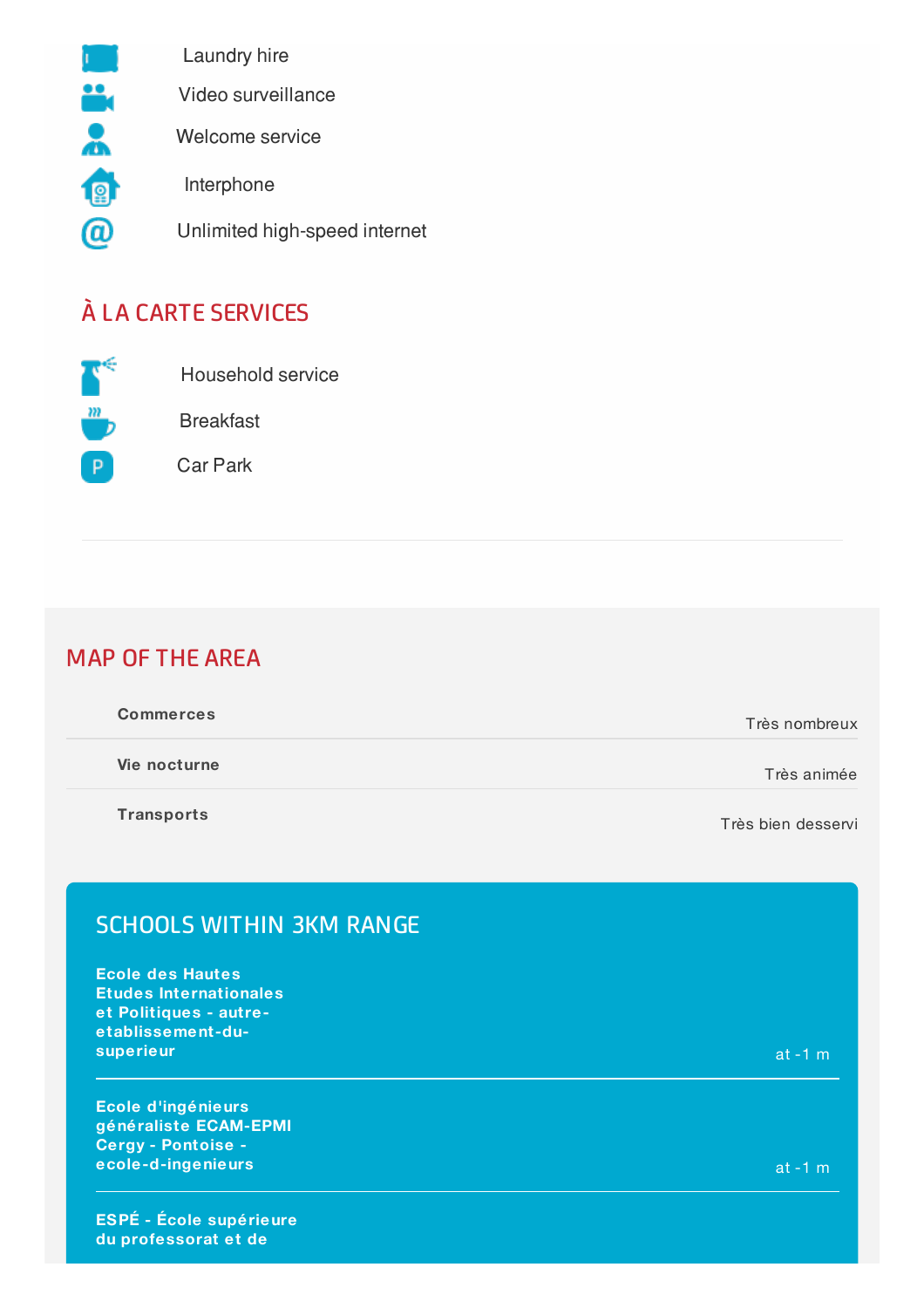| l'éducation (site de          |           |
|-------------------------------|-----------|
| Livry-Gargan) - ecole-        |           |
| superieure-du-                |           |
| professorat-et-de-I-          |           |
| education                     | $at -1 m$ |
|                               |           |
| <b>HOLISTÉA - Collège</b>     |           |
| ostéopathique                 |           |
| européen - ecole-de-          |           |
| sante                         | $at -1 m$ |
| CFA du groupe IGS -           |           |
| centre-de-formation-d-        |           |
| apprentis                     |           |
|                               | $at -1 m$ |
| <b>Ecole nationale</b>        |           |
| supérieure des arts           |           |
| appliqués et des              |           |
| métiers d'art - Olivier       |           |
| de Serres - lycee             | $at -1 m$ |
|                               |           |
| <b>ISCPA Paris - Institut</b> |           |
| des médias - autre-           |           |
| etablissement-du-             |           |
| superieur                     | $at -1 m$ |
|                               |           |
| Pôle Paris alternance -       |           |
| autre-etablissement-          |           |
| du-superieur                  | $at -1 m$ |
| <b>ESCEM Ecole de</b>         |           |
| management - ecole-           |           |
| de-gestion-et-de-             |           |
| commerce                      | $at -1 m$ |
|                               |           |
| Vatel - ecole-de-             |           |
| gestion-et-de-                |           |
| commerce                      | $at -1 m$ |
|                               |           |

## CHOICE OF YOUR ACCOMMODATION

#### **Surface Floor Availabilit y Rent incl. charges/mont h Administrative fees Deposit Power consum.** Gr **gases 18 m 1 Available 937 € 750€ 390€ : 196 : 9 2Studio From €892 to €1 060 per month From floor 1 to 5**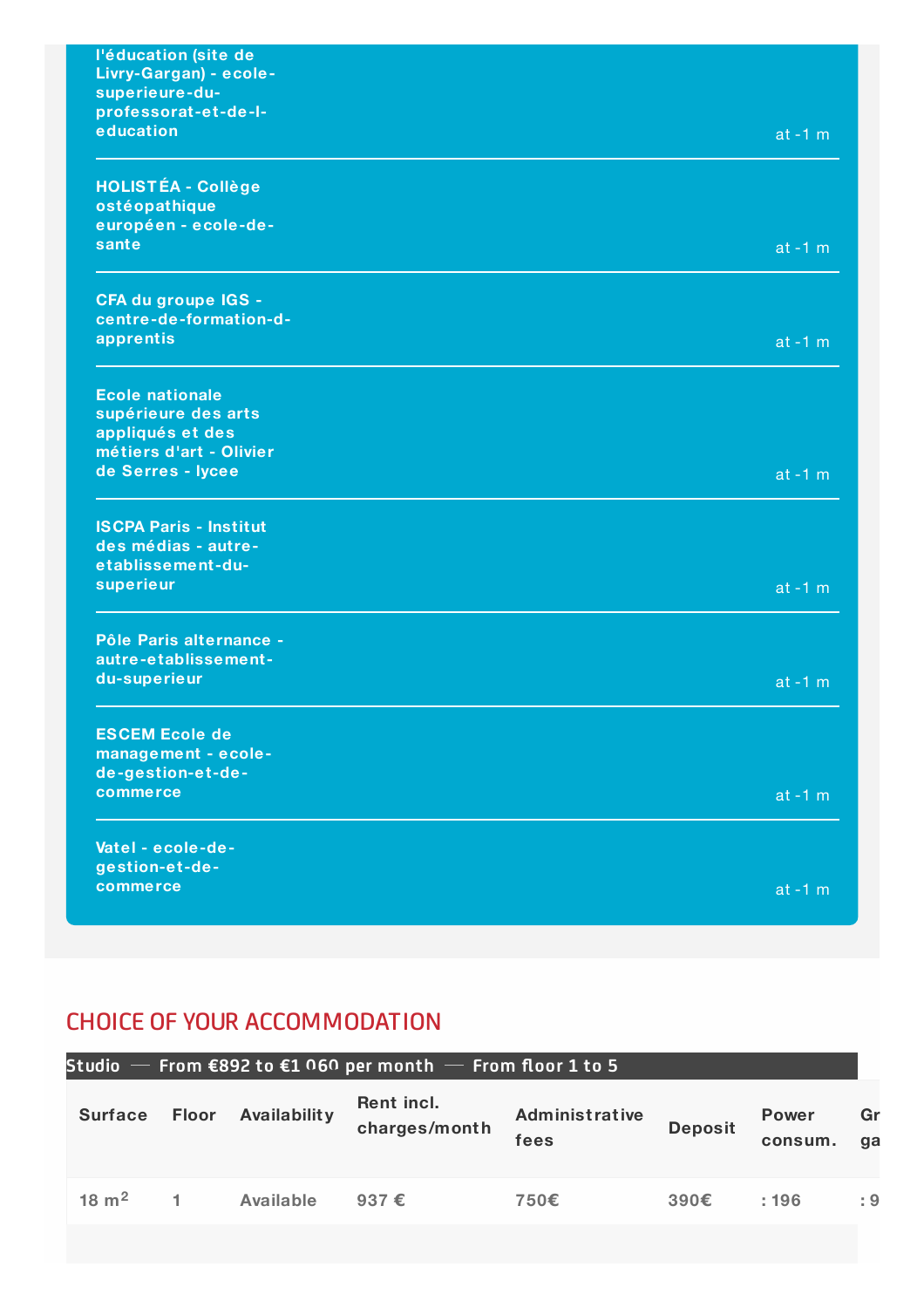| $17 \text{ m}^2$ 5 |                | Rented<br>until<br>$2022 - 06 -$<br>30              | $955 \in$ | $750\epsilon$                | 390€         | :196 | : 9         |
|--------------------|----------------|-----------------------------------------------------|-----------|------------------------------|--------------|------|-------------|
| $22 \text{ m}^2$ 2 |                | Rented<br>until<br>$2022 - 07 -$<br>12 <sub>1</sub> | 978€      | 750€                         | $390E$ : 196 |      | $\cdot$ : 9 |
| $18 \text{ m}^2$   | $\overline{4}$ | Rented<br>until<br>$2022 - 07 -$<br>28              | 959€      | 750€                         | 390€         | :196 | : 9         |
| $18 \text{ m}^2$ 3 |                | <b>Rented</b><br>until<br>$2022 - 07 -$<br>29       | 937€      | 750€                         | 390€         | :196 | : 9         |
| $18 \text{ m}^2$   | $\mathbf{1}$   | Rented<br>until<br>$2022 - 07 -$<br>31              | 937€      | 750€                         | 390€         | :196 | : 9         |
| $20 \text{ m}^2$   | $\overline{4}$ | Rented<br>until<br>$2022 - 08 -$<br>01              | 978€      | 750€                         | 390€         | :196 | : 9         |
| $18 \text{ m}^2$ 2 |                | Rented<br>until<br>$2022 - 09 -$<br>07              | 892E      | $750\epsilon$                | 390€         | :196 | : 9         |
| $18 \text{ m}^2$   | $\overline{2}$ | <b>Rented</b><br>until<br>2022-09-<br>07            | 892€      | $750\epsilon$ 390 $\epsilon$ |              | :196 | : 9         |
| $18 \text{ m}^2$   | $\mathbf{1}$   | Rented<br>until<br>$2022 - 12 -$<br>31              | 892€      | $750\epsilon$                | 390€         | :196 | : 9         |

OUR PARTNER SCHOOLS